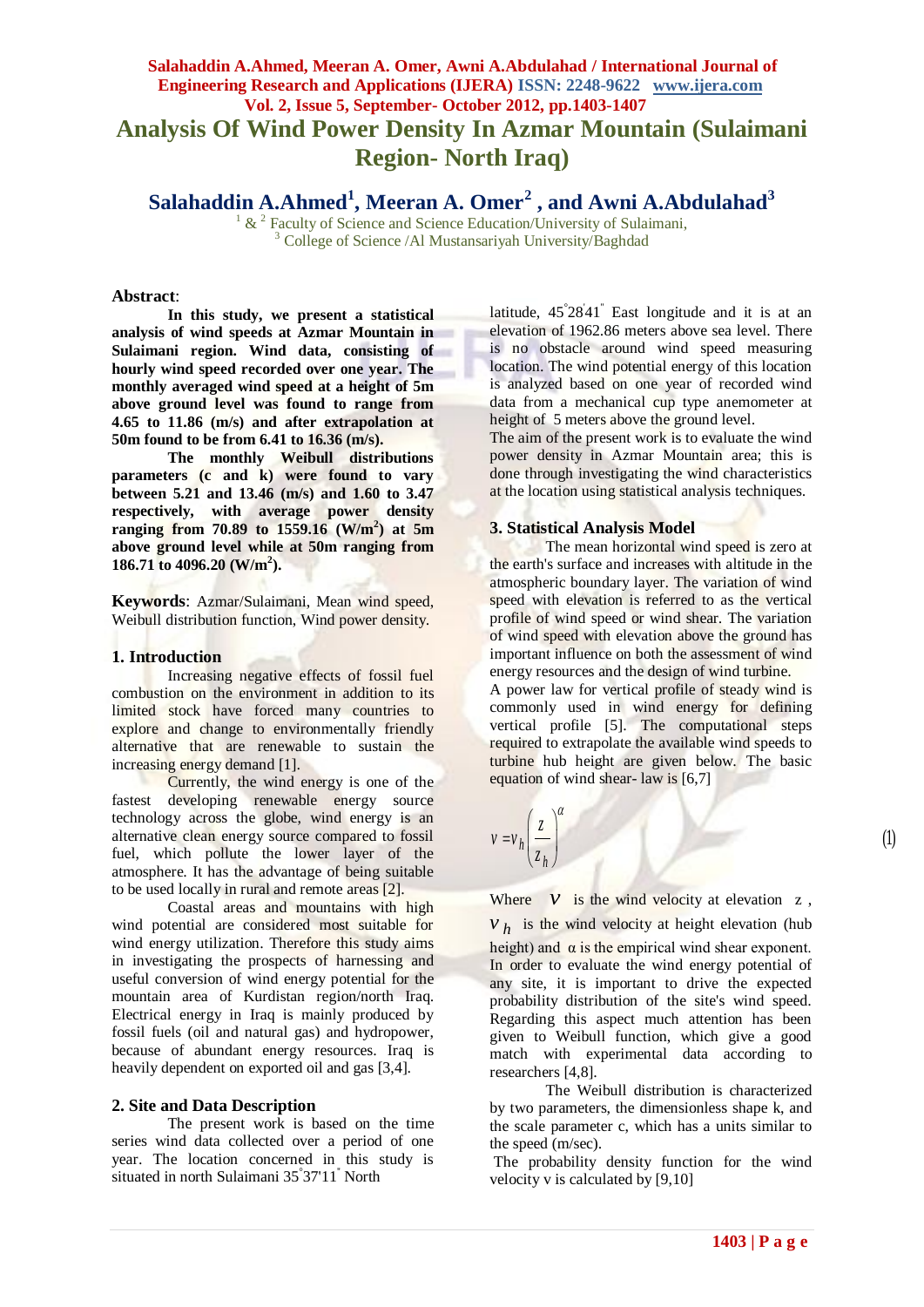# **Salahaddin A.Ahmed, Meeran A. Omer, Awni A.Abdulahad / International Journal of Engineering Research and Applications (IJERA) ISSN: 2248-9622** www.ijera.com<br> **Vol. 2, Issue 5, September- October 2012, pp.1403-1407**<br>  $\rho = \rho_0 \exp\left(-\frac{0.297H_m}{3048}\right)$  (7)  **Vol. 2, Issue 5, September- October 2012, pp.1403-1407**

(3)

**Vol. 2, Issue 5, September**  

$$
f(v) = \left(\frac{k}{c}\right)\left(\frac{v}{c}\right)^{k-1} \exp\left[-\left(\frac{v}{c}\right)^{k}\right]
$$
(2)

One method often used to determine the parameters k and c of the Weibull distribution from wind data is the maximum likelihood method, this method is conveniently expressed the parameter c in terms of the parameter k [11,12]

in terms of the  

$$
c = \left(\frac{1}{n} \sum_{i=1}^{n} v_i^k\right)^{1/k}
$$

Where n is the number of wind

observations and  $V_i$  the observed wind speed for observation i , in this method k is evaluated by<br>solving the equation<br> $\left[\sum_{i=1}^{n} v_i^k \ln v_i\right]$   $\left[\sum_{i=1}^{n} v_i^k \ln v_i\right]$  (4) solving the equation

solving the equation  
\n
$$
k = \left[\frac{\sum_{i=1}^{n} v_i^k \ln v_i}{\sum_{i=1}^{n} v_i^k} - \frac{1}{n} \sum_{i=1}^{n} \ln v_i \right]
$$
\n(4)

**1404 | P a g e** Because k appears on both sides of the equation, the equation must be solved iteratively and to find a convergent value of k, several iterations are required. It was concluded by some researchers that the maximum likelihood method is recommended for use with time series wind data and has proved to be most efficient in determining the parameters of the two- Weibull probability distribution function [12,13].

#### **4. Wind Power Density Function**

Wind power density or power flux expressed in watt per meter-square  $(w/m<sup>2</sup>)$ . It is considered to be the best indicator to determine the potential wind resource, which is critical to all aspect of wind energy exploitation [9]. It is well known that the power of the wind at speed v of it's velocity and is given by [14,15]

through a blade sweep are A increases as the cube  
of it's velocity and is given by [14,15]  

$$
p(v) = \frac{1}{2} \rho A v^3
$$
 (5)

Where  $\rho$  is the mean air density, which depend on altitude, air pressure and temperature in accordance with the gas law

with the gas law  
\n
$$
\rho = \frac{p}{RT}
$$
\n(6)  
\nwhere  $p = \text{air pressure}$  T-temperature on the

where p=air pressure, T=temperature on the absolute scale and R=gas constant.

The temperature and the air pressure both in turn vary with altitude, their combined effect on the air density is given by the following equation [16]

**ERA)** ISSN: 2248-9622 www.ijera.com  
ober 2012, pp.1403-1407  

$$
\rho = \rho_0 \exp\left(-\frac{0.297H_m}{3048}\right) \tag{7}
$$

Where  $\rho_0$  is standard or reference air density (1.225) kg/m<sup>3</sup>) and H<sub>m</sub> is the site elevation in meter,<br>equation (7) is often written in a simple form<br> $\rho = \rho_0 - 1.194x 10^{-4} H_m$  (8) equation (7) is often written in a simple form

$$
p = \rho_0 - 1.194x \, 10^{-4} H_m \tag{8}
$$

The expected monthly or annual wind power density per unit area of a site based on a Weibull probability density function can be expressed as<br>
follows [17]<br>  $P_w = \frac{1}{2} \rho c^3 \Gamma \left( 1 + \frac{3}{k} \right)$  (9) follows [17]

$$
P_w = \frac{1}{2}\rho c^3 \Gamma \left(1 + \frac{3}{k}\right)
$$

where 
$$
c
$$
 is the Weibull scale parameter (m/sec) and is given by

$$
=\frac{v_m}{\Gamma\left(1+\frac{1}{k}\right)}
$$

*c*

(10)

Γn is a gamma function given by  $\frac{x}{n}$   $\frac{n-1}{n}$  $\int e^{-x} x^{n-1} dx$  $\infty$ and  $v_m$  is the mean value of the

wind speed.

*o*

#### **5. Result and Discussion**

The wind profile power law equation 1. has often been suggested as a useful tool for the extrapolation of measured winds to a height where measurements are not available. The exponent power ( $α$ ) which appears in equation 1. is an empirically derived variable coefficient which depend on, for example, the height, nature of the terrain and wind speed.

In this work the value 0.14 is used for  $(α)$ , where this value come from laboratory studies and has been found to give a good approximation of the wind profile in the neutral atmosphere boundary layer.

Weibull function is usually used to describe wind speed distribution of a given location over a certain period of time, typically monthly or annually. In present study, the annual mean wind speeds are derived from the available data and shown in Table 1. and Figure 1.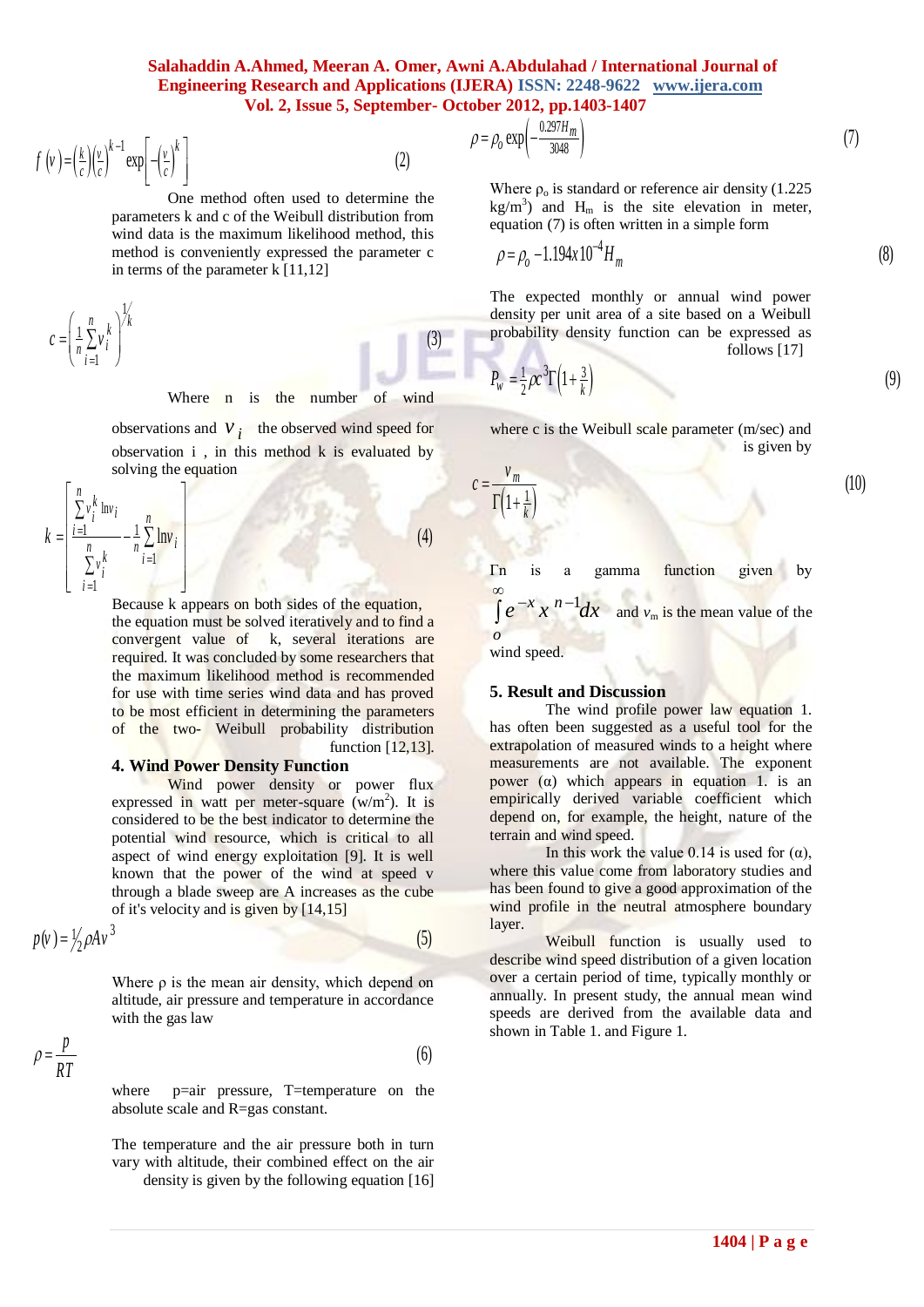# **Salahaddin A.Ahmed, Meeran A. Omer, Awni A.Abdulahad / International Journal of Engineering Research and Applications (IJERA) ISSN: 2248-9622 www.ijera.com Vol. 2, Issue 5, September- October 2012, pp.1403-1407**

Table 1. Monthly mean wind speed, wind power density at both elevations 5 and 50 meters and Weibull parameters

|            | Mean Wind Speed<br>(m/s) |          | <b>Wind Power Density</b><br>$(W/m^2)$ |          | <b>Weibull Parameters</b> |      |
|------------|--------------------------|----------|----------------------------------------|----------|---------------------------|------|
|            |                          |          |                                        |          |                           |      |
| Month      | At $5m$                  | At $50m$ | At $5m$                                | At $50m$ | C(m/s)                    | K    |
| Jan        | 5.43                     | 7.49     | 119.01                                 | 310.05   | 6.11                      | 2.82 |
| Feb        | 4.65                     | 6.41     | 70.89                                  | 186.71   | 5.21                      | 3.09 |
| Mar        | 6.91                     | 9.53     | 223.30                                 | 601.10   | 7.69                      | 3.32 |
| April      | 6.68                     | 9.21     | 297.32                                 | 783.43   | 7.57                      | 1.97 |
| May        | 6.46                     | 8.91     | 180.21                                 | 445.36   | 7.21                      | 3.47 |
| Jun        | 8.80                     | 12.14    | 549.21                                 | 1459.50  | 9.95                      | 2.53 |
| July       | 5.59                     | 7.71     | 124.22                                 | 328.24   | 6.26                      | 3.05 |
| Aug        | 5.06                     | 6.98     | 105.30                                 | 279.95   | 5.72                      | 2.48 |
| Sept       | 11.86                    | 16.36    | 1559.16                                | 4096.20  | 13.46                     | 2.11 |
| Oct        | 9.25                     | 12.76    | 794.8                                  | 2098.96  | 10.48                     | 1.96 |
| <b>Nov</b> | 7.24                     | 9.99     | 277.26                                 | 735.68   | 8.1                       | 2.85 |
| Dec        | 5.02                     | 6.92     | 165.96                                 | 423.49   | 5.67                      | 1.6  |
|            |                          |          |                                        |          |                           |      |



Figure 1. Monthly mean wind speed at 5 and 50 meters

#### **6. Conclusion**

The result shows that Azmar is the windy place with the largest scale parameter c (7.83  $m/sec$ ), shape parameter k  $(1.89)$  and it's most possible mean wind speed is 6.91m/sec. The wind speed for the whole year has the maximum value of 30 m/sec and a minimum value of 1 m/sec with the standard deviation of 3.91m/sec, while observed

Months

wind speed distribution and the Weibull probability distribution function are illustrated in Figure 2. This positively confirms the validity of the Weibull density function as a modeling device for estimating wind regimes and thereby providing a basic for power output estimation from wind turbine types.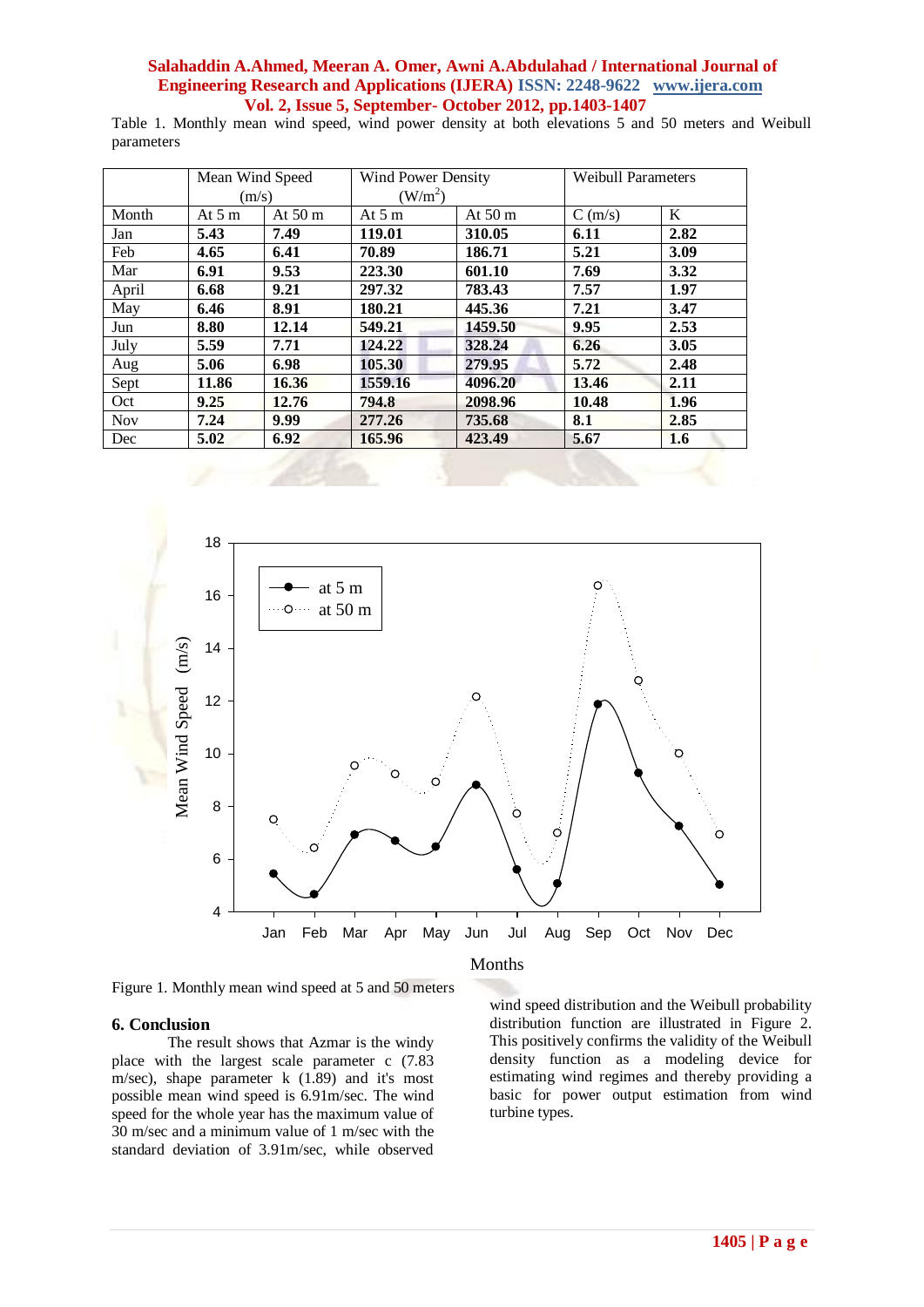# **Salahaddin A.Ahmed, Meeran A. Omer, Awni A.Abdulahad / International Journal of Engineering Research and Applications (IJERA) ISSN: 2248-9622 www.ijera.com Vol. 2, Issue 5, September- October 2012, pp.1403-1407**



Figure 2. Wind speed (smooth curve) Weibull function prediction and (histogram) actual wind data in Azmar Mountain.

The monthly mean wind power density calculated at both 5 and 50 m above ground level and are depicted in Fig.(3). Over the year, a large variation was seen in wind power density values at both heights. The long term mean values were

found to be in the range of 70.89 and 1559.16 W/m<sup>2</sup> at 5m height. At 50m elevation, the wind power density values were found to be above 186.71 W/m<sup>2</sup> during most of the months.